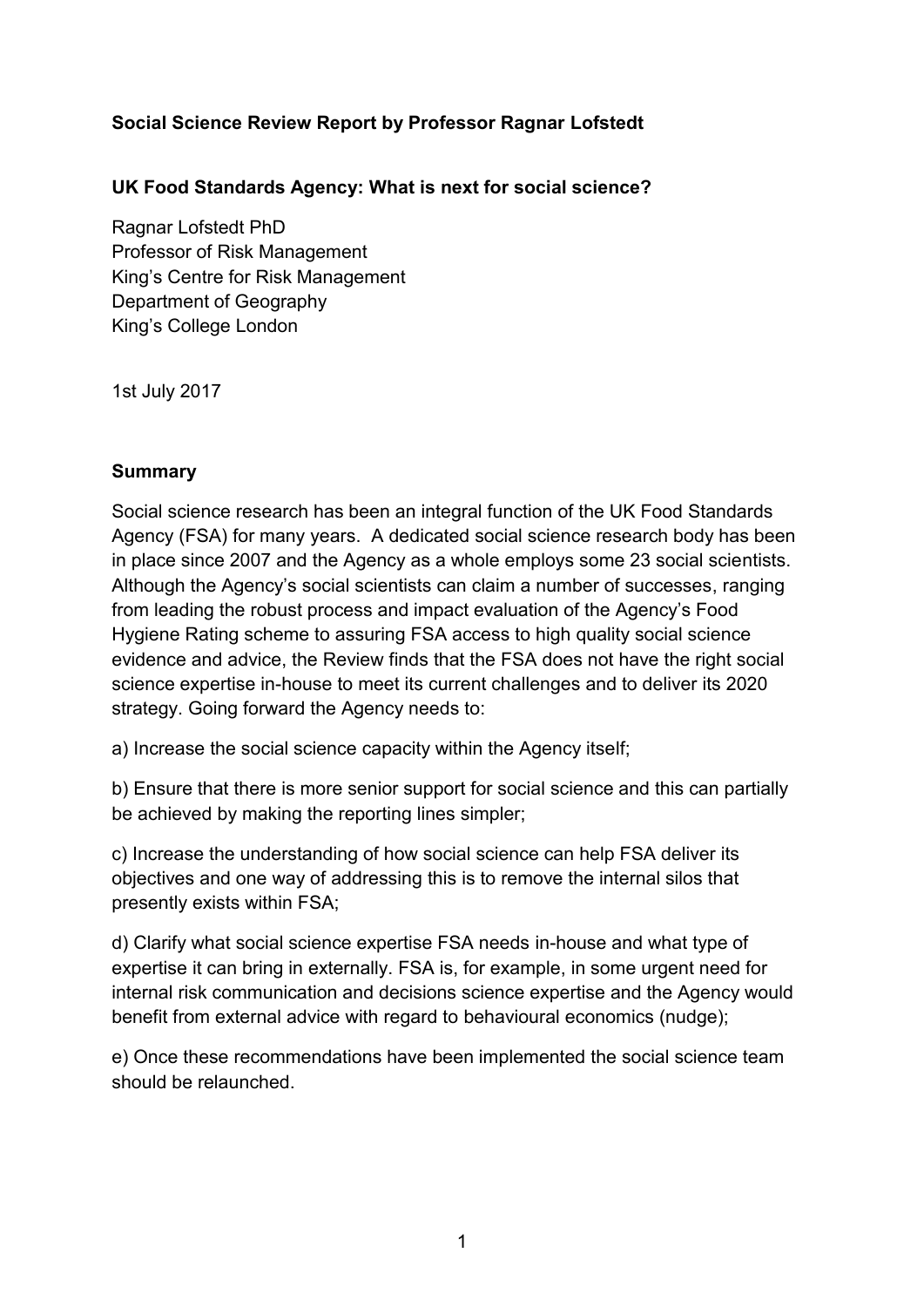# **1. Introduction**

The purpose of this Review is to examine aspects of the Food Standard Agency's (FSA) social science capability. The outputs specified in the terms of reference are:

- a) To identify the current social science capability within FSA, in terms of staff and programme-funded activity
- b) To identify the nature and scope of social science capability and evidence (in the form of specific issues and projects) that would best support delivery of the FSA strategy to 2020;
- c) To assess options for delivery of the above, balancing the risks and opportunities through either a standing internal social science staff resource, or external resource commissioned on an ad hoc basis, or a combination of the two. (FSA 2016d)

The Review draws on 43 face to face interviews (29 internal and 14 external, all off the record and anonymised), a review of relevant social science literature, and examination of the FSA's internal documents on its use of social science research.

# **2. Social science capability in FSA**

Currently, the social science capability in the FSA appears to be concentrated in three different parts of the organisation.

The main source of social science capacity is within the Analytics Unit of the Science, Evidence and Research Division (the social research team). The Unit is comprised of all government analytical professions-economists, social researchers, operational researchers, and statisticians and has 20 social scientists in total. The Analytics Unit was established in July 2015 and is led by the FSA's Chief Economist. The social research team, previously known as the Social Science Research Unit (SSRU) was established by the previous Chief Scientist, Dr. Andrew Wadge, in 2007 to provide social science advice to the Agency (Murcott 2016). At the time the Agency had limited in-house social science expertise (in the form of a 'market research' post in the Communications Team) to either undertake direct research or to understand and analyse the social science research commissioned from external contractors. Today the social research team has four distinct functions:

a) Provide cross-Agency in-house advice to support policy development and evaluation, design and commission and manage research, develop strategic partnerships with other Government departments, academia and research councils. This has included: food campaigns on issues from food waste to microbiological safety; understanding how people prepare food in the home;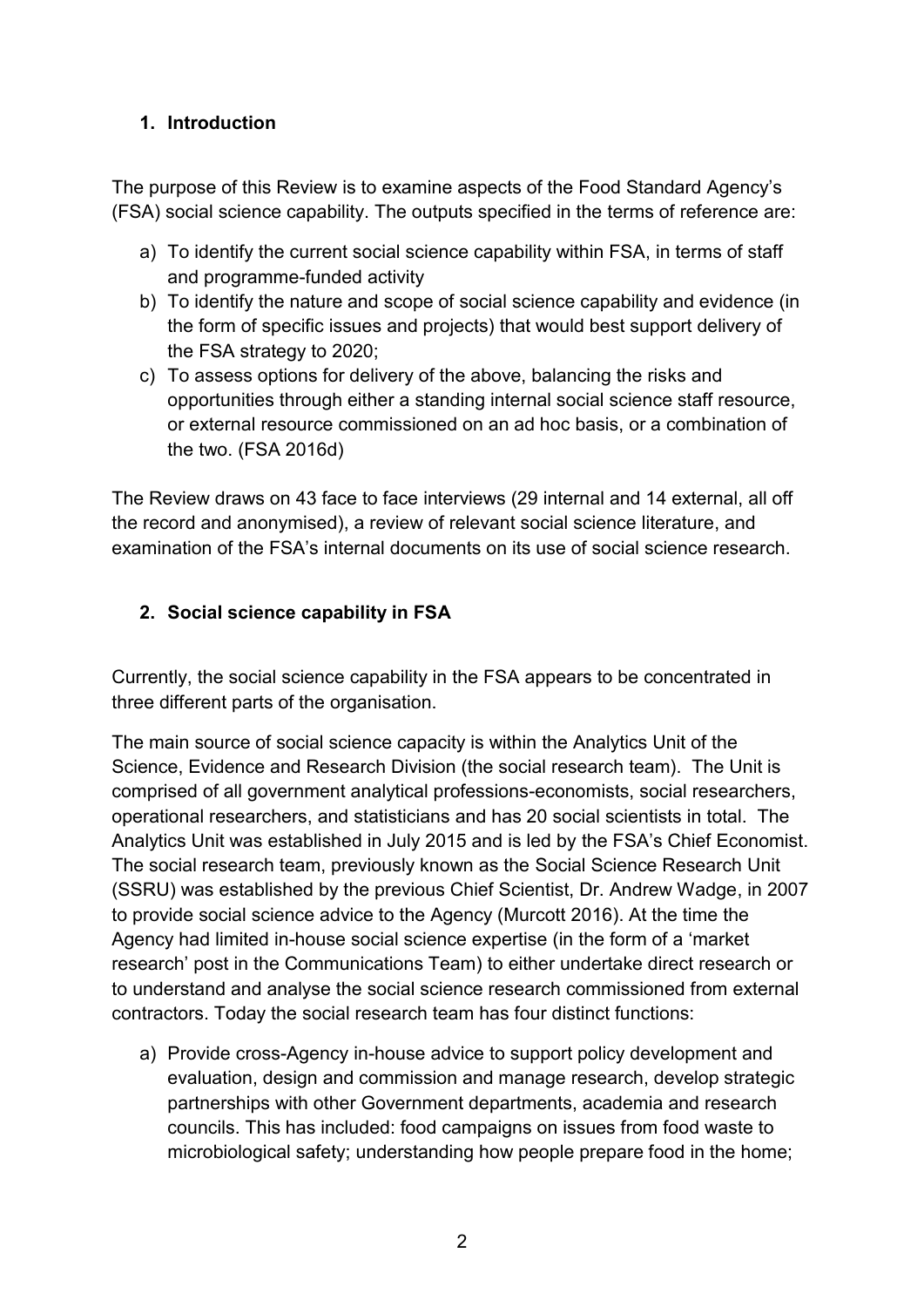understanding public attitudes to emerging food technologies; and public opinion surveys (UK FSA 2016a);

- b) Commissioning cross cutting research projects such as the flagship biennial survey "Food and You". This survey is designed to "provide information on reported attitudes and knowledge relating to food safety and other foodrelated topics." (UK FSA 2016b). The fourth survey was completed in September 2016, and the results of this survey are currently being analysed.
- c) Act as the Secretariat for the external Social Science Research Committee (SSRC) that is set up: To support the Agency develop its social science capacity by advising how social science can best contribute to meeting the Agency's Strategic Plans; To advise and critically assess how the Agency gathers and uses social science evidence and advice; To draw on wider expertise as appropriate to provide independent critique on social science based evidence; To keep the Agency in touch with relevant social science activity both in the UK and internationally;
- d) To work with other social science research groups across UK Government departments;

The social research team currently has 5 fulltime equivalents (FTEs) compromising a mix of permanent and temporary staff, reporting to Head of Analytics and Chief Economist (Grade 6) who reports to Head of Science, Evidence and Research (Grade 5). The permanent team members are all part of the Government Social Research Service (GSR), one of the Civil Service professions with its own Code of Conduct and professional competency framework to ensure the quality of the work. There is relatively broad social science expertise in the team, including anthropology, economics, geography (human and physical) and social policy. The staff is also relatively junior with only 1.6 FTE grade 7 staff, 1 FTE HEO (currently on a 6 month secondment to the UK Space Agency), 1 FTE fast streamer (HEO), 1 FTE 12 month Sandwich student (AO), and 0.5 of a 2 year FSA/UCL Research Officer (HEO). Team staff felt that they had delivered a wide range of evidence to inform policy development, implementation and evaluation including, for example, leading the robust process and impact evaluation of the Agency's flagship Food Hygiene Rating Scheme, as well as successful FSA communications activities. In doing so it has worked with a wide range of external academic experts, social and market research organisations and partners including research funding bodies and other government departments across the UK and internationally, helping to develop FSA's scientific networks and assuring FSA access to high quality social science evidence and advice.

FSA also had an independent external social science advisory committee, the Social Science Research Committee (SSRC). It was established in 2008 and is made up of external academics with social science expertise and lay members, with a primary purpose to provide advice to the Agency about how it gathers and uses social science. Its role and purpose has recently been reviewed and there is a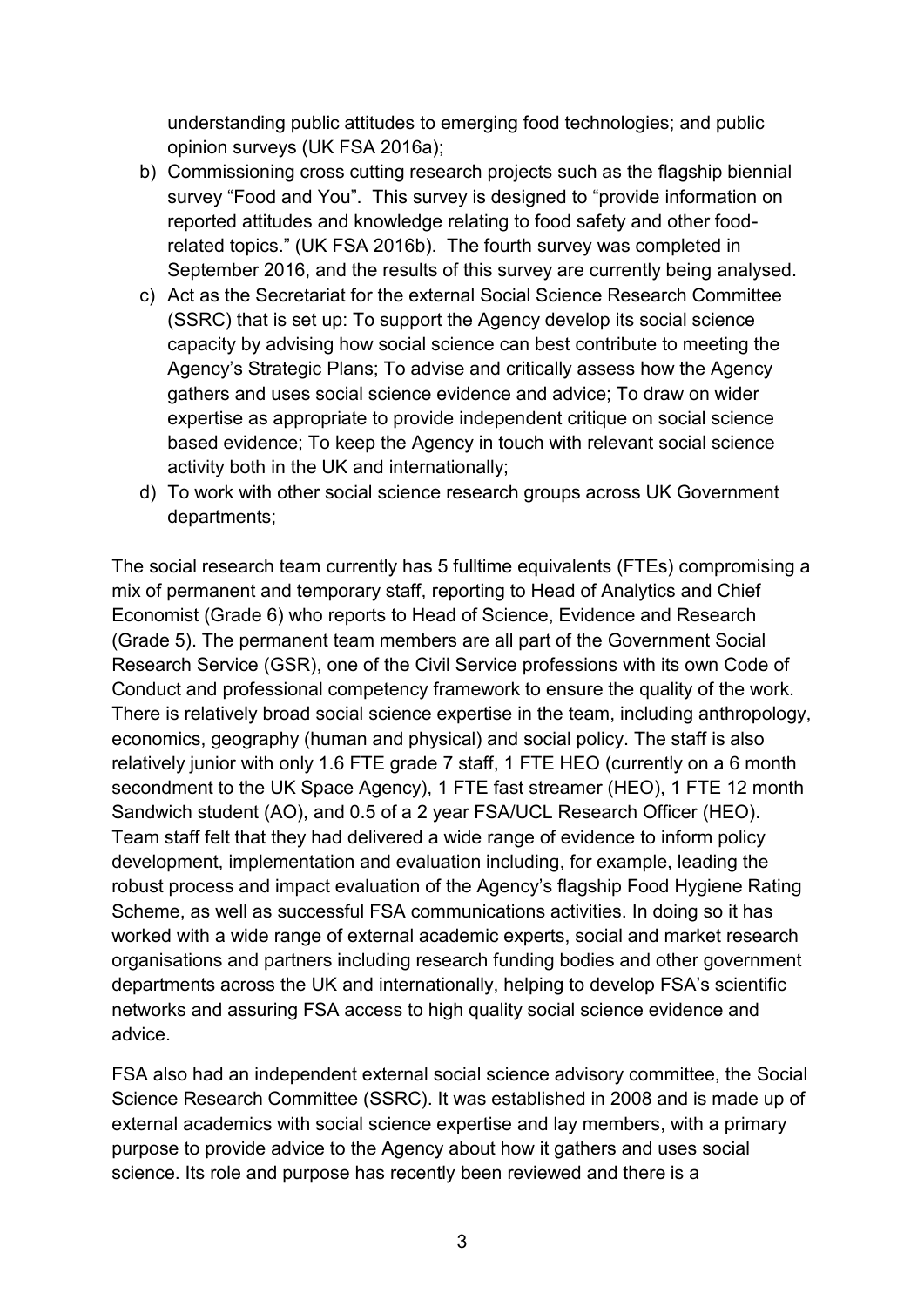recommendation to make it an expert departmental committee that focuses on strategic advice and challenge which will help the FSA to apply the latest social science insights effectively to deliver its strategic objectives and understand their impact (UK FSA 2016a).

Finally, there is the Communications Division which has around 30 staff with background and skills ranging from press, digital communications, social media, internal engagement, strategic communications, brand, and insight. They provide standard communication activities with a specific focus on press office and marketing/campaigns. Of the 30 individuals within the Communications division 3 of them see themselves as social scientists: 2 at HEO level and 1 at SEO level. It is interesting that while the other 27 do not see themselves as social scientists they may well have studied subjects such as geography at university, which can provide a strong social science skill set.

In sum, the FSA currently employs around 23 social scientists in total. However, during the interviews for this review I did not encounter anyone outside the Social Science Team who described themselves as a social scientist contributing to the Agency's capability in the area (even within the Analytics Unit itself). Most of them referred directly to the work of the Social Science Team. This suggests they are not necessarily using their experience in their current roles or do not feel comfortable being labelled as social scientists. It may also be because that they are not part of the Government Social Research service.

### **3. Findings**

#### **Perceptions of social science capability**

Interviews were conducted to understand how FSA staff and external stakeholders view the use of social science research across FSA as well as the contribution of the Team and the other social scientists to the work of the Agency. Most Agency staff equated social science capability with the Team itself and had mixed views of its effectiveness.

On the positive side, a strength of the Team was identified as being involved on long term projects where they worked closely with external academics (many via joint research calls with ESRC). An FSA official noted: *"I like working with the team. Being involved on a research project in part funded by ESRC and working with external academics on a particular food issue was interesting and rewarding."* There were also positive views of the visiting research fellowships that the team organised. These enable the team to bring in external academics (usually at post-doctoral level), in part sponsored by the university supplying the academic, to FSA. As an FSA staff member said: "*The research fellowship mechanism was just brilliant. I had*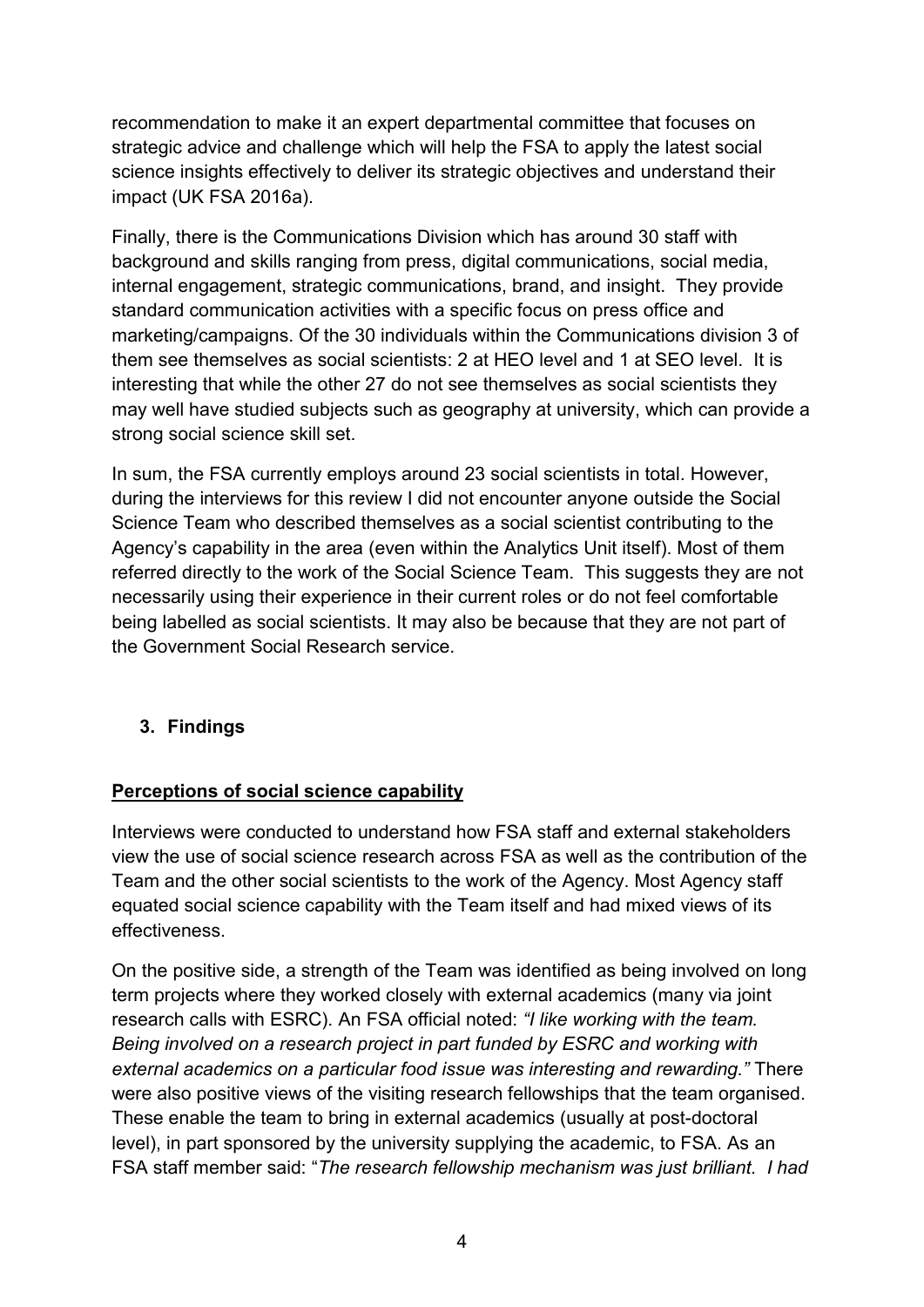*an excellent academic come from LSE to work with my unit on a specific task and I could not be more pleased."* This view was shared by an external academic who had worked with FSA: *"In an era where policy impact is increasingly important it is vital that universities work with government agencies such as FSA. It is a win-win. We give them cutting edge social science expertise and in return we have our postdocs exposed to the real policy world."* 

Less positive views came from a number of other internal stakeholders. Senior FSA staff were concerned that the Agency was not using social science expertise (both in-house as well as external) effectively. A senior executive noted: *"I believe in the importance of social science but it has to be done in the right way. Just now this is not the case. I really don't understand what the social scientists are doing and how they are helping the Agency with its main mission."*

Other senior FSA staff questioned the Social Science Team's engagement with the Food and You surveys. One individual noted "*The Food and You surveys are very expensive and I am unsure what value they add. The surveys are more geared to generating academic papers than they are to understanding our customers. Is this something that the UK taxpayer should continue paying for?"*

Other staff were sceptical and also lacked knowledge about what the team was actually doing for example, Communications Division staff, in particular, felt the team should be carrying out more short-term research rather than longer-term projects, which they felt did not contribute to current policy issues. A member of the Communications team noted *"SSRU should be doing research that helps UK consumers and not academics. At times I don't think they understand what their core mandate is."*

This lack of understanding is unfortunate as Communications Division staff are working on issues where the team could provide support. For example, the recent acrylamide campaign "Go for gold" did not seem to be drawn on existing academic research (e.g. Lofstedt 2003, 2013). When the campaign was launched there was significant criticism in the media regarding the lack of concrete estimates of potential cancer risks caused by acrylamide found in burnt toast and other overcooked carbohydrates. An external academic, Professor David Spiegelhaler, commented on the campaign: *"…FSA provides no estimate of the current harm caused by acrylamide, nor the benefit from any reduction due to people following their advice. To be honest, I am not convinced it is appropriate to launch a public campaign on this basis."* Had the communication team consulted the social science team, the team could have reviewed the literature on other agencies handling of acrylamide (e.g. the Swedish Food Agency's 2002 episode) where there were few clear statistics on the actual risks prevented.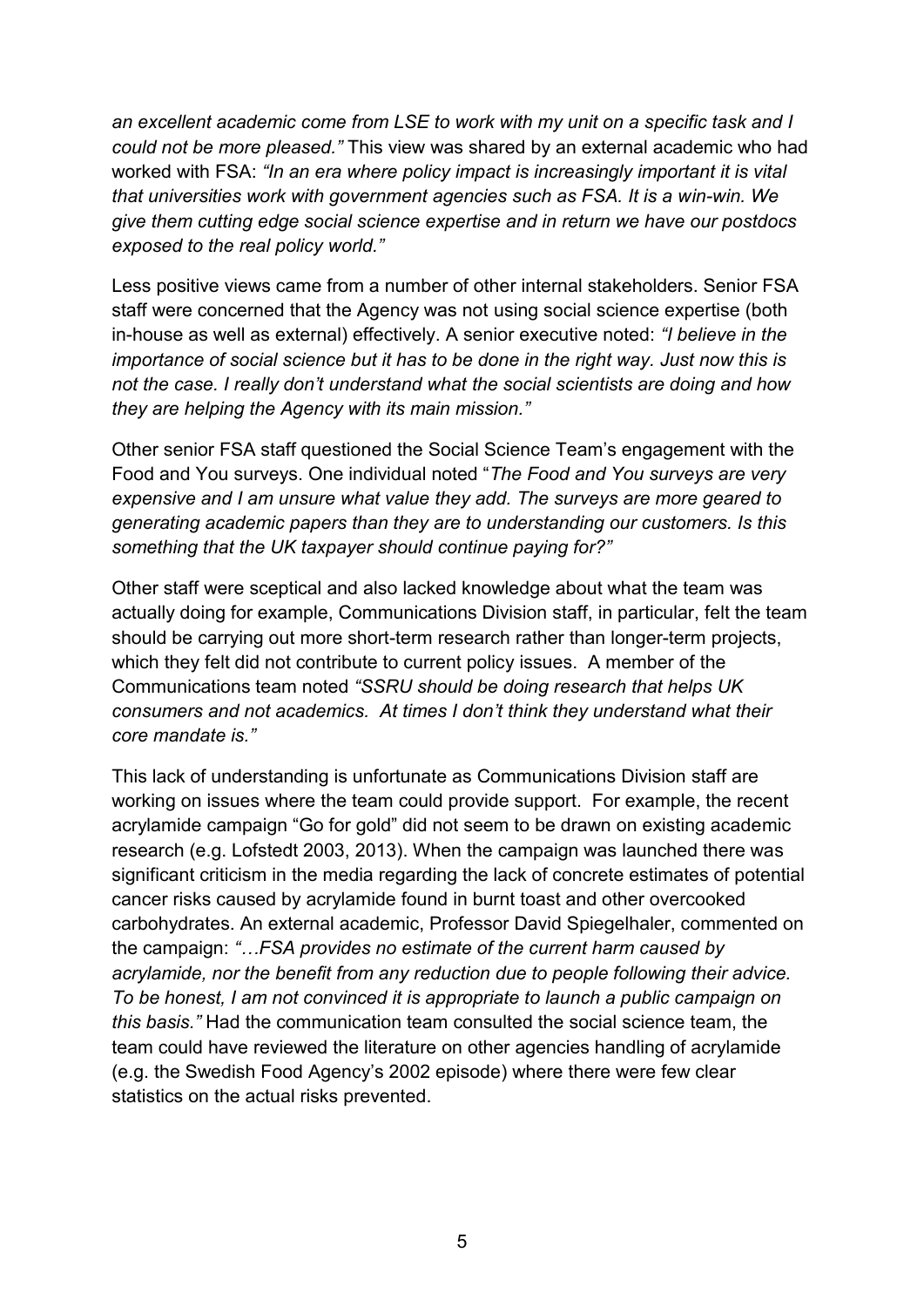There was also some confusion over the role and purpose of the Team and how to access its inputs. Several Agency staff interviewed said, for example, they could benefit from help from social scientists but were unclear who to ask. One FSA official noted: *"We were working on an important project where I could have done with some social science advice. After completing the project I realized far too late that this exact topic is something that the social research team could have helped me with."*  And another official noted: *"I have not interacted with the social research team. I don't really know what they do or how they could help either me or the organisation as a whole. What is their value add?"*

#### **Engagement of the Social Research Team with the wider agency**

There also appears to be a lack of engagement between FSA management and the team. Although members of the social science team have provided individual inductions to all new Board members some staff felt that interaction with members of the senior management was lacking. As one official noted:

*"With the previous Chief Executive and with Andrew Wadge as Chief Scientist, we briefed senior management three times a year or so. The new management team doesn't ask us to brief them. It is as if the unit does not exist."* One explanation of why the team have not actively engaged with FSA senior management is the limited capacity of the Chief Scientific Adviser. Since Andrew Wadge stepped down as Chief Scientist, the position was reduced to a half time role, with the current Chief Scientific Adviser being only 0.5 FTE. So the role does not have the same amount of time for outreach to the broader agency that Dr.Wadge had.

The limited capacity and seniority of the social research team could also contribute to this. As noted above the unit has only 5.1 FTE with more junior staff who, while having a social science background, may not have the skills and experience to effectively communicate with the rest of the Agency.

The majority of the FSA senior staff interviewed also felt that the team had outgrown its usefulness to the organisation and were not clear what it was delivering for the Agency. As one FSA official noted: *"When the Unit was first established by Andrew Wadge it was very much needed. We got rigorous social science analysis rather than more marketing studies. This is no longer the case. The Unit is small and almost insignificant and many of the competing groups including communications have their own social science expertise."* Also "*The Unit needs to make its mark. I am unclear what the social scientists actually do. They should be more proactive in reaching out to the other functions within the Agency." "Right now the Unit is not fit for purpose. Either it should be axed or renewed - maybe by making it bigger with more senior members. We do have a problem that needs to be sorted."*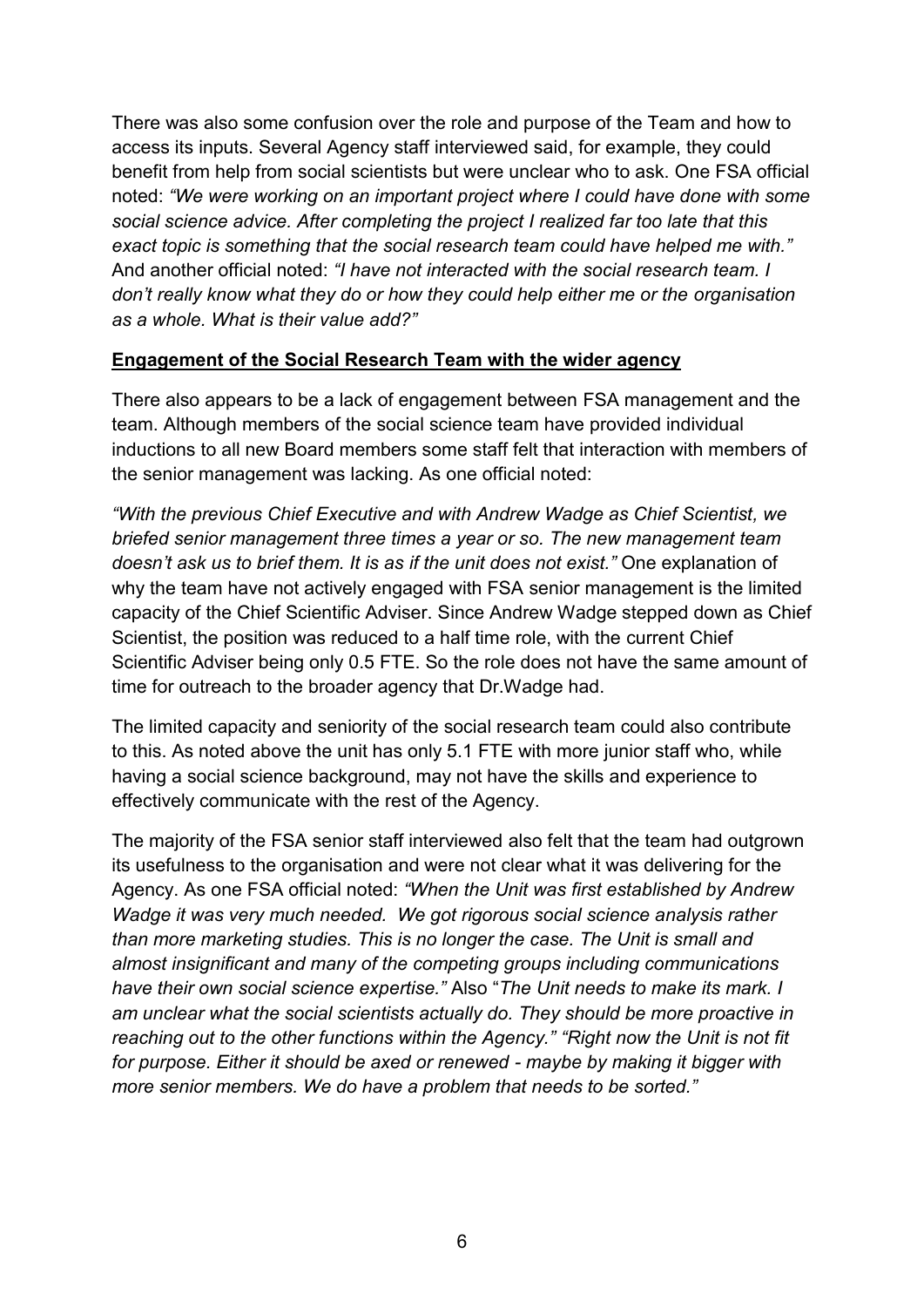What was striking when conducting the interviews was how the internal staff associated social science with the Team, even though there are more social scientists within the Agency (n-18) than actually within the Team itself (n-5). There also appears to be some internal FSA confusion on who is doing what in terms of social science. Hence, most of the comments reflected here dealt with the so called "Team" rather than social science capacity more broadly. This was a view not shared by the external individuals interviewed, however. They too had mixed views.

Internationally, FSA appears to have a strong reputation. One German regulator noted: *"From a social science perspective FSA is a strong organisation. They have been very active in the Paris Risk Group and even hosted one of our meetings at their offices a few years ago."* One Swedish regulator concurred*: "I have only praise for the use of social science within the FSA - they are utmost professionals and at times I wish we had some of their expertise within our own Agency."*

British observers, however, were more critical. One professor at a Russel Group university noted: *"FSA like all agencies are not especially well placed when it comes to understanding or using social science findings to help shape their policy making. The external social science research that they fund is seen as weak academically and they appear to be unable to handle food alarms in a proper way—just look at the acrylamide case."* These views were also held by a leading UK academic psychologist: *"FSA's procurement process must change. They are funding social science research with little value to anyone. What the Agency needs to do now is to identify who are the best social science research providers and work with them rather than fund yet another low quality research project."* This was also echoed by a senior UK regulator: *"FSA pioneered calls for greater transparency and openness and in the early days post BSE they were able to win back the public's trust, but those glory days are over. FSA is seen as a rather weak regulator and I wonder whether this in part is due to the social science capacity being cut back as a whole."* Finally, one former regulator noted: *"FSA does not appear to be as strategic as it was in the past. Their external communications are not as joined up as it could be and I understand their social science capacity is not as integrated compared to other agencies of similar size."*

#### **4. Discussion**

#### **Social science capacity in government: experience from elsewhere**

In order to make recommendations for this review it is useful to consider experience from elsewhere. A range of researchers have looked at the use of social science within government agencies and departments. They generally concluded that social scientists can make a significant contribution by framing risk related topics for public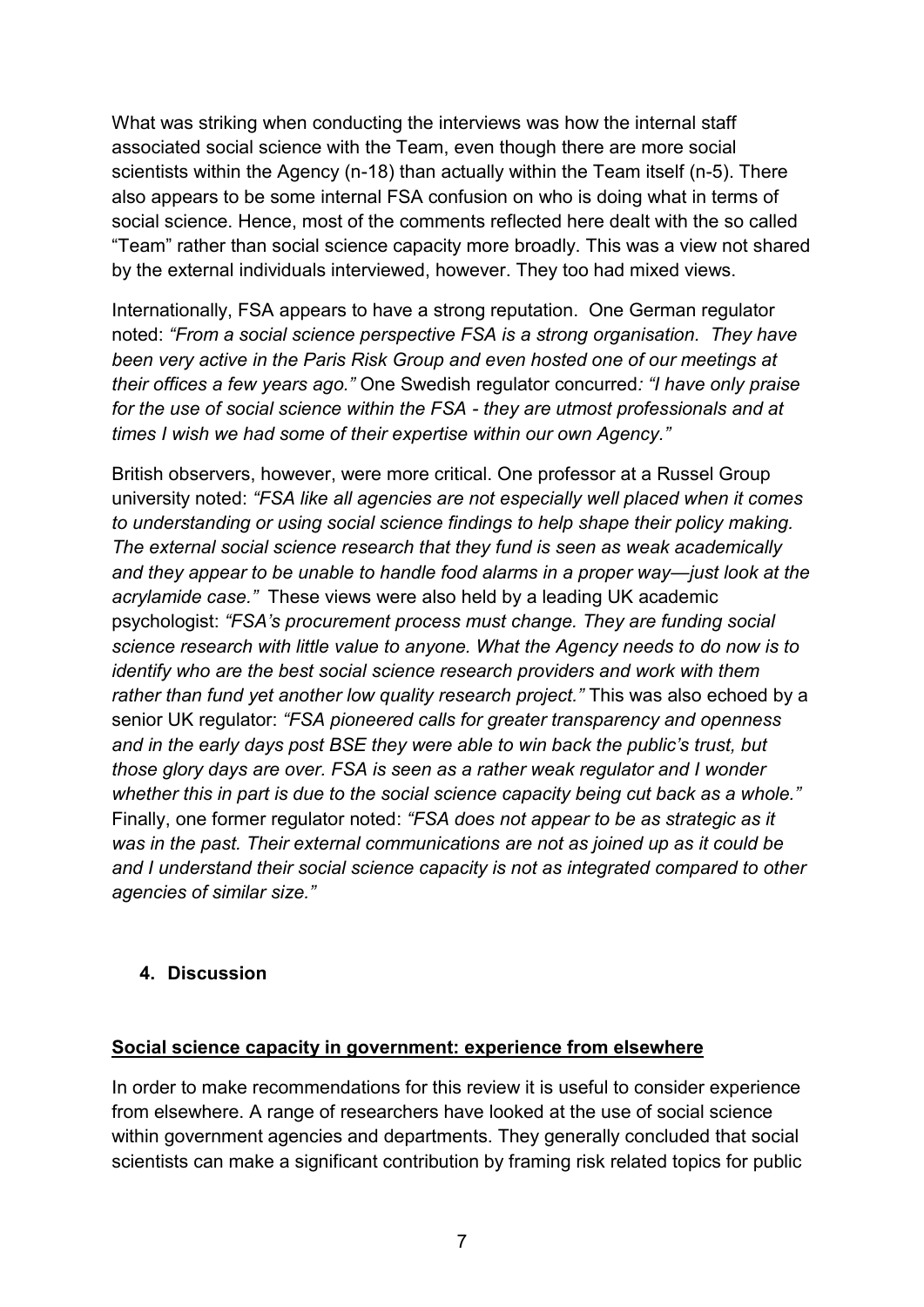surveys which can make results more reliable (Wendling 2012). Or as Haimes argues: *"The social scientist has the broad range of theoretical and epistemological resources and interests that assist him/her to make further sense of situated practices, by asking questions that go beyond those that are immediately apparent in the situation itself."* (Haimes 2002, p.107).

Social scientists are also vital in helping to explain why certain risk topics become socially amplified while others do not (Kasperson et al 1988; Pidgeon et al 2003). They can explain, for example, why the BSE (Mad Cow) scare had such major repercussions for the UK while other issues such as acrylamide in food do not. In this case the amplification surrounding the BSE scare was driven in part by a lack of trust in Government, feeding cows bone meal and other animal derived products when they are herbivores, and the risks being seen as involuntary (Lofstedt 2005; Ratzan 1998; Slovic 1987; 1993; 2000). At the opposite end of the spectrum there is acrylamide, which is seen to be a natural hazard rather than a technical one and which is seen to be largely a voluntary risk (Lofstedt 2003).

Social scientists can also help broaden the debate to help organisations make better sense of risk controversies (Jasanoff 1998; Renn 1998; Stirling 1998). In a seminal study Brian Wynne showed, for example, that sheep farmers in Cumbria had a better understanding of the radiation risks associated with the Chernobyl accident than the natural science experts based in London (Wynne 1996). By involving the sheep farmers in understanding the radiation levels of Cessium in sheep meat, Wynne opened up the debate dominated by natural scientists and added a further dimension to the topic. Social scientists also bring in specialist research skills on public engagement and communications. These range from effective focus groups, indepth interviews and participant observations (Wendling 2012).

This does not mean, however, that social scientists are well integrated into risk assessment and management agencies. In an in-depth study based on more than 100 interviews with regulators in Europe and North America, Cecile Wendling found that it was not easy integrating the social science expertise with other groupings, arguing: *"…in most cases, social scientists are not centrally involved in the risk assessment process. Rather social scientists are called in at the end of the process to make sure the discourse of the agencies meets the expectations of the population"* (Wendling 2014, p. 9). However, to complicate matters somewhat her interviews also showed that many natural scientists fear the involvement of social scientists will prevent them from reaching consensus. She argues:

*"Social sciences are often seen as a hindrance to compromise. Indeed, it is already difficult enough for hard sciences experts to find an agreement; adding social sciences would only complicate the process."* (Wendling 2014, p. 11). This suggests that not only careful thought and planning but also active strategies are needed to integrate social scientists in risk assessment and management agencies.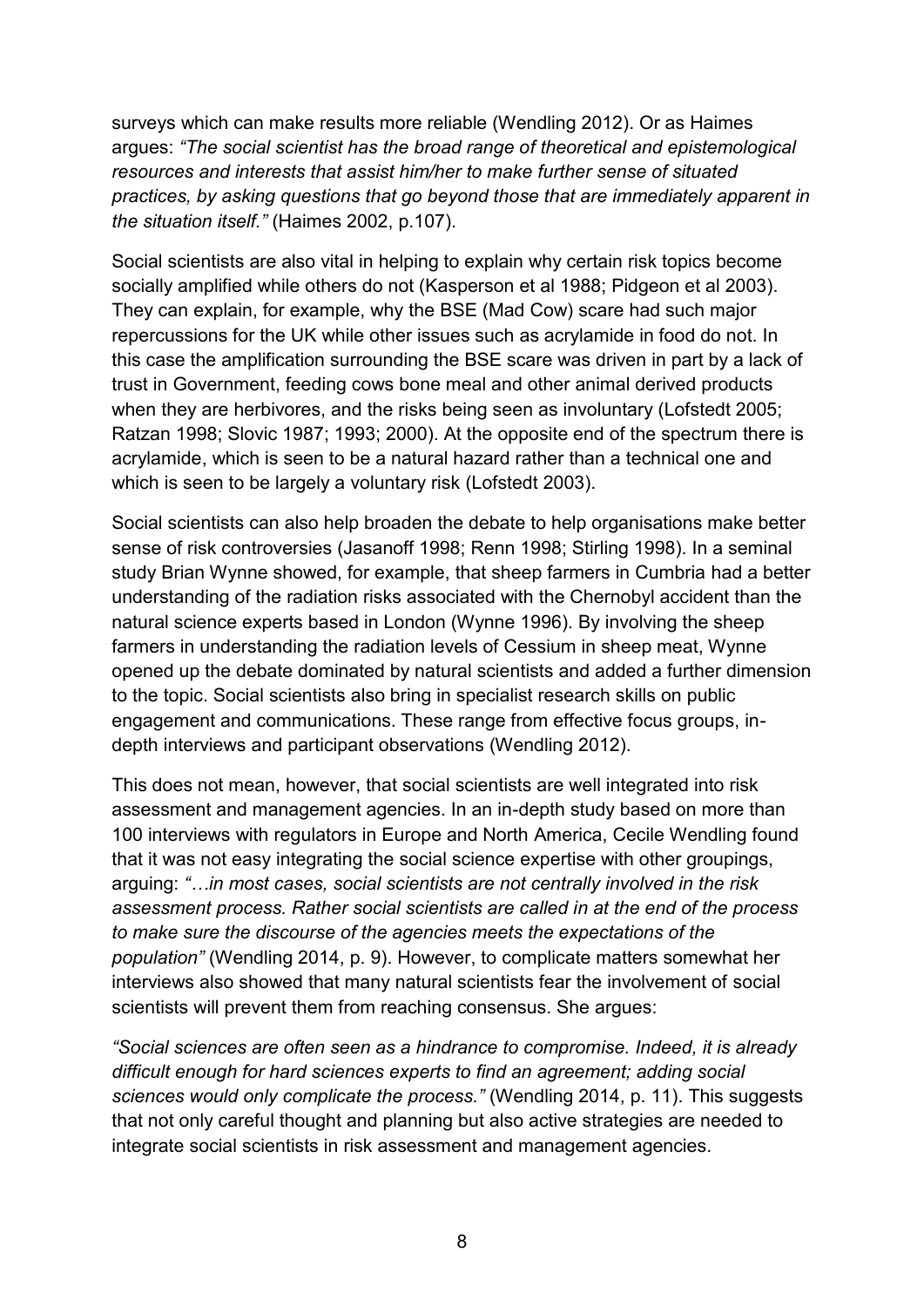#### **Experience from government agencies in other countries**

There are a range of models for accessing social science expertise across government agencies which FSA could consider as part of a new approach. For example, in the US Food and Drug Administration (FDA) there has been strong collaboration between internal and external social scientists leading to the development of multi-authored evidence based user guides, covering everything from health literacy issues to warnings and disclosures (Fischhoff et al 2011). The Agency also worked together with social scientists in both testing and adopting food recall notices (Fischhoff 2017) as well as establishing evidence based benefit-risk frameworks (US FDA 2009 and 2013). The FDA has a number of internal groups that provide social science support that collaborate with external researchers. One such group is the Consumers Studies Branch attached to the Centre for Food Safety and Applied Nutrition. This Centre has six individuals, of which three have PhDs (in agricultural economics, psychology and sociology). For such successful collaborations to work, however, there must be support from the senior leadership, and with the FDA this has been the case (Fischhoff 2017).

The National Board for Housing and Planning in Sweden is an example where there is no in-house social science expertise and all risk communication / marketing / research is outsourced to external consultants. The Board's risk communication effort on radon levels in homes seems to have suffered from this. As there is no inhouse social science memory the consultancies have repeatedly reinvented ways to communicate the risks associated with radon (e.g. Nordisk kommunikation 2005) rather than reviewing and learning from the numerous published articles on the topic (e.g. Bostrom et al 1992; Svenson and Fischhoff 1985) which show that communicating the risks associated with radon needs to consider that it is seen to be a natural rather than technological hazard. This has had quite significant implications for the Agency in its ability to achieve its government set strategic objectives (i.e. that by 2020 radon levels in all dwellings will be lower than 200Bqm3 air-, Swedish National Board of Housing and Planning 2010).

The European Food Safety Authority (EFSA) is somewhere between the USFDA and the National Board for Housing and Planning in Sweden with regard to the use of social science expertise. One of EFSA's core mandates, since its establishment in 2002, is 'to ensure that the public and interested parties receive rapid, reliable, objective and comprehensible information in the fields within its mission'. Recognising the lack of internal dedicated social science expertise, in 2003 an external risk communication advisory board was established to both provide advice regarding how the Agency's communication team could handle food scares presently being amplified by the media (e.g. cloning of animals), but also to constructively critique ongoing communication activities with EFSA itself (be it handling of genetically modified foods or the sweetener aspartame). In the period 2003-2012 EFSA had a number of risk communication successes (e.g. Lofstedt 2006 and 2008). In 2014, EFSA discontinued the external risk communication advisory board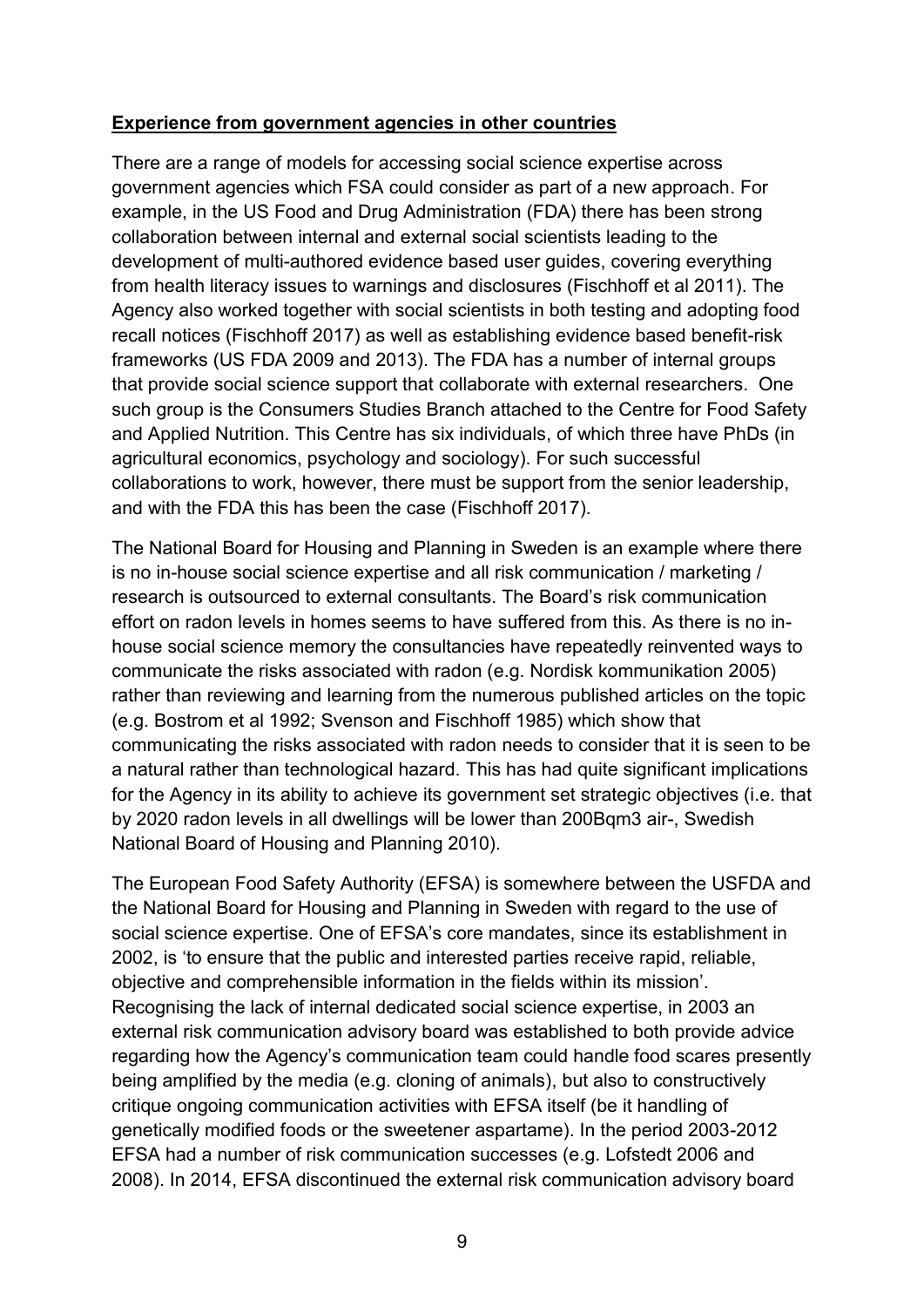as the senior management team felt the need to review how social science could be incorporated into the Agency's work. EFSA today is running a few projects on risk communication and consumer insights and is actively trying to build its internal social science capacity. EFSA is also re-considering whether an external risk communication advisory board could add value, in addition to sharing of best practice with national authorities in member states.

### **5. Conclusions**

The review findings, and assessment of other countries' approaches, suggest that FSA does not necessarily have the right social science expertise in-house to meet its current challenges and to deliver its 2020 strategy. For example, the lack of engagement between the Communication Division and the Social Research Team appears to have undermined the potential success of the recent acrylamide campaign. Had the team been more actively involved, and with relevant capability e.g. behavioural economics expertise in place, they could have advised the communications team on more effective strategies along the lines of the 'Nudge' approach, employed successfully across other UK government departments in recent years. Successful "nudges" have ranged from getting people to pay their bills on time to persuading homeowners to install insulation in their homes (Thaler 2015).

Another core social science area that the Agency could benefit from is decision science. US FDA's experience suggests this is vital for Agencies who are both consumer facing and deal with possibly controversial topics (see Fischhoff 2013, 2017). Another area of expertise that supports effective risk assessment and management that the Agency should consider accessing is risk communication. These disciplines will be essential if the Agency is to achieve the objectives in its 2015-20 Delivery Plan: *"To help support the specific objective that consumers can make informed choices about what to eat, we need to continue to work with consumers, businesses, regulators and others in government and outside to understand what helps people make informed decisions, and to develop the information and other tools which are needed to support this." (UK FSA 2016c, p.5).*

The interviews with internal and external stakeholders also suggest that the social science team cannot, as currently structured, provide in-house expertise on broad social science issues, either through its own staff or effectively commissioning external expertise.

To be clear, social science expertise needs to be seen as central within the Agency's mission. This is not the case today. For example, the social sciences can input to all three stages of risk analysis (which is truly the core function of FSA) as defined by Codex Alimentarius. With regard to risk assessment social science expertise is needed with regard to framing issues as well as applying appropriate processes and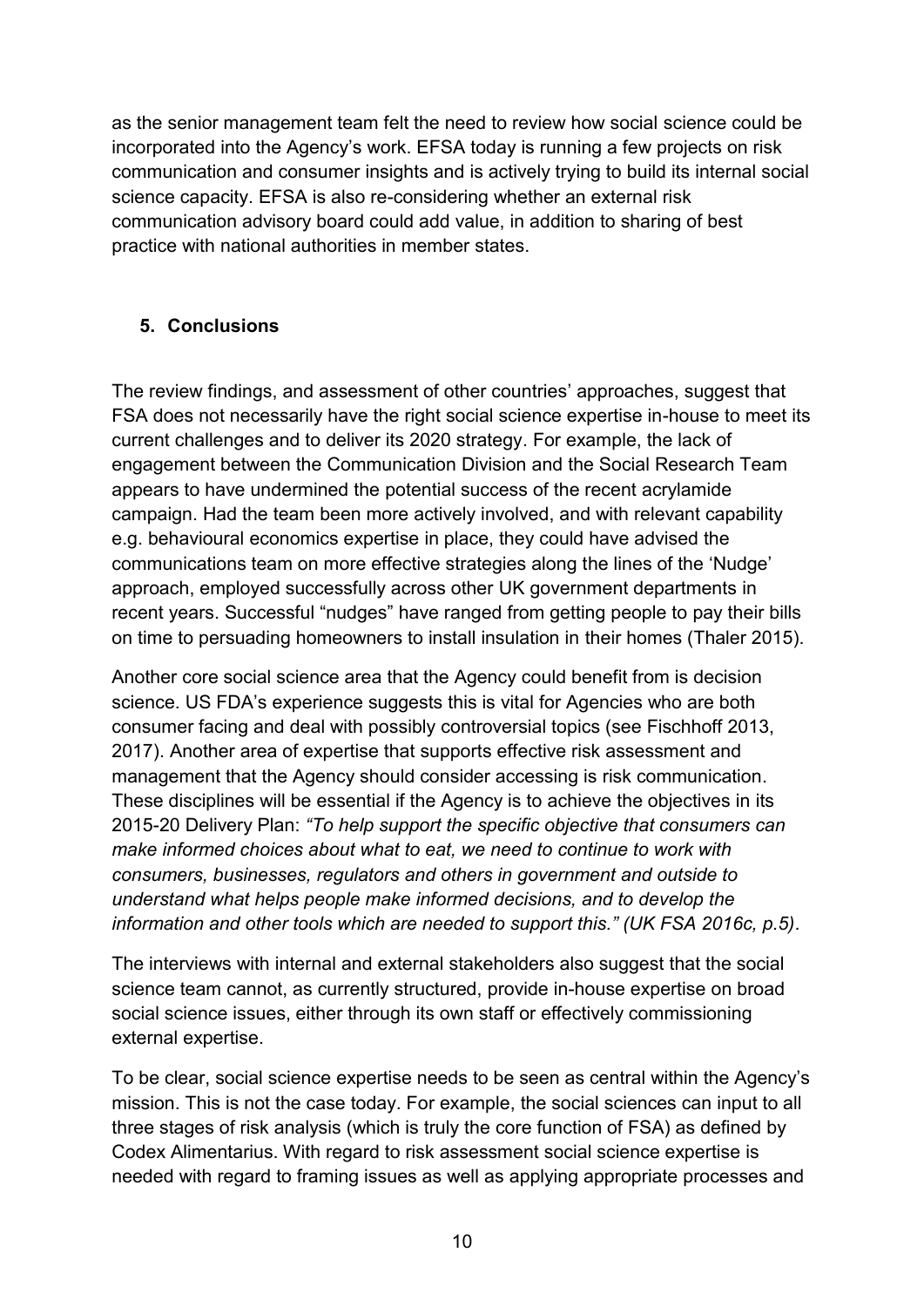governance (see also US NRC 2009). In the area of risk management social science knowledge is needed everywhere from relative social acceptability of risk to effective mitigations (UK Royal Society 1992). Finally, in the area of risk communication social scientists can help explain why some risks are socially amplified and others attenuated, and also assist in evaluating past risk communication messages, an area often neglected by staff working in Government agencies (for background readings see Fischhoff et al 2011; US NRC 1989).

### **6. Recommendations**

My recommendations to address the issues are set out below and fall into four main areas

- 1. Increasing the Social Science capability in the Agency
- 2. More senior level support for social science, and
- 3. Increased understanding of how social science can help FSA deliver its objectives
- 4. Clarifying what social science expertise FSA needs in house and what type of expertise it can bring in externally

# **1. Increasing the Social Science capability in the Agency**

This could be through strengthening the social science team or mainstreaming. Given the current limited appreciation of the role or the contribution of social science across FSA, I would recommend the strengthening of the Team as a mainstreamed resource may struggle to be heard. The social science team is currently under resourced and does not have the right expertise in-house. It needs to increase its capacity in the broader range of social science disciplines identified above (behavioural economics, decision science and risk communication). This would mean an increase in staff from its present 5.1FTEs to a team of 8-10 FTEs. This growth could come from internal transfers from other parts of FSA, as well as 2-3 interns from academia for a two-year period (at post-doctoral level with skill sets which will be of use to FSA, be it risk communication or behavioural economics). Academic secondees could be funded either by ESRC grants or university research impact grants.

The team also needs a full-time head who is at least Grade 6 level to effectively manage the team and engage with FSA senior management and work with the Chief Scientific Adviser on raising the team's profile. This envisioned level Grade 6 should not be a pure academic per se, but rather more of a senior facilitator and an internal and external networker.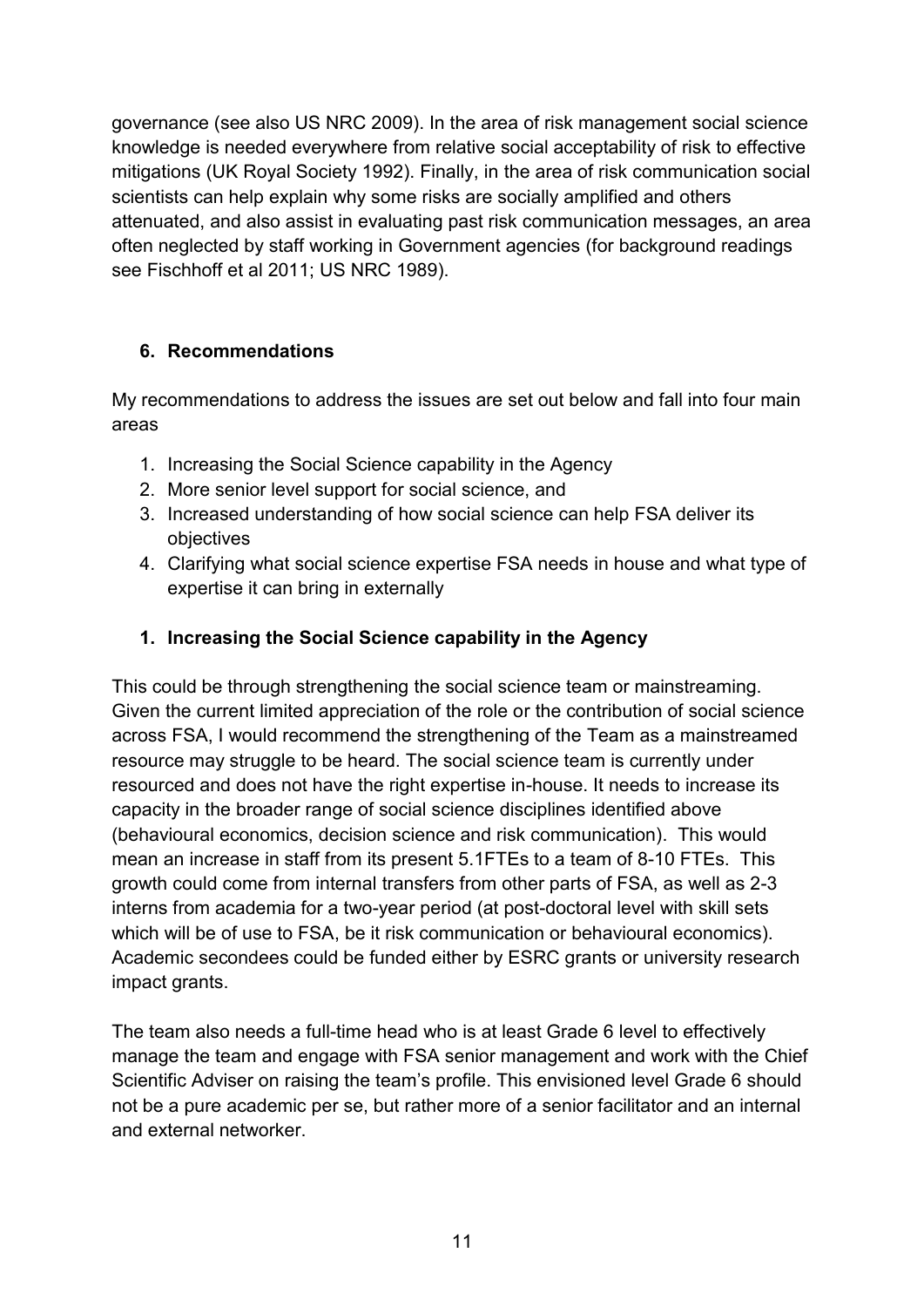The team would also benefit from being seen as providing reputable evidence based policy advice to consumers, which will in turn help FSA's reputation. Enhanced staff capability would help achieve this, but senior and visible leadership would be needed as well. Related to that, the Agency may wish to commission a thorough academic review of the usefulness of the Food and You surveys.

## **2. More senior level support for social science**

The reporting lines for the team need to be clarified and made simpler. There are simply too many levels of reporting making it difficult for the team to get its voice heard. Divisions also appear quite siloed and it seems that only limited cross fertilisation of ideas is taking place. To address this the Agency could establish a "Cabinet" (or a beefed up Private Office) type structure which reports directly to the Chief Executive and Chair with a role to both brief and strategically advise these two individuals. The "Chef de Cabinet" (principle secretary) would have executive capacity and be tasked to think strategically and tactically. This individual would be in charge of making the links between the Chair/Chief Executive and the other members of the organisation. The head of social science team should report into the Cabinet, ideally to the Agency's Chief Scientific Adviser.

Increasing time commitment of the Chief Scientific Advisor to 4 days rather 2.5 days would also demonstrate increased support for a science based approach to the Agency's work. Science is at the core of what everything the FSA does. A four-day position will ensure that the CSA will be able to have at least 0.5 day for open surgery (office hours) for internal scientific staff to meet the Chief Adviser and support the team to get its voice heard at the senior management level.

Transferring the Secretariat role for the proposed revitalised SSRC from the team to the new Cabinet would also liberate more resource in the team to undertake work based on the SSRC inputs rather than serving as an administrative function for it.

# **3. Increased understanding of how social science can help FSA deliver its objectives.**

The social research team has low internal visibility. It needs to have a proactive cross agency engagement strategy that could include having more resource to conduct and hold workshops and seminars on its work, with guest speakers on new and emerging trends in social science research relevant to FSA. It could be relaunched with a social science day, where members of the team present to FSA staff the current areas of work and how they can contribute to the overall FSA Delivery Plan. If this was successful it could become an annual event and expand to include external academics and other food policy agencies (e.g. US FDA).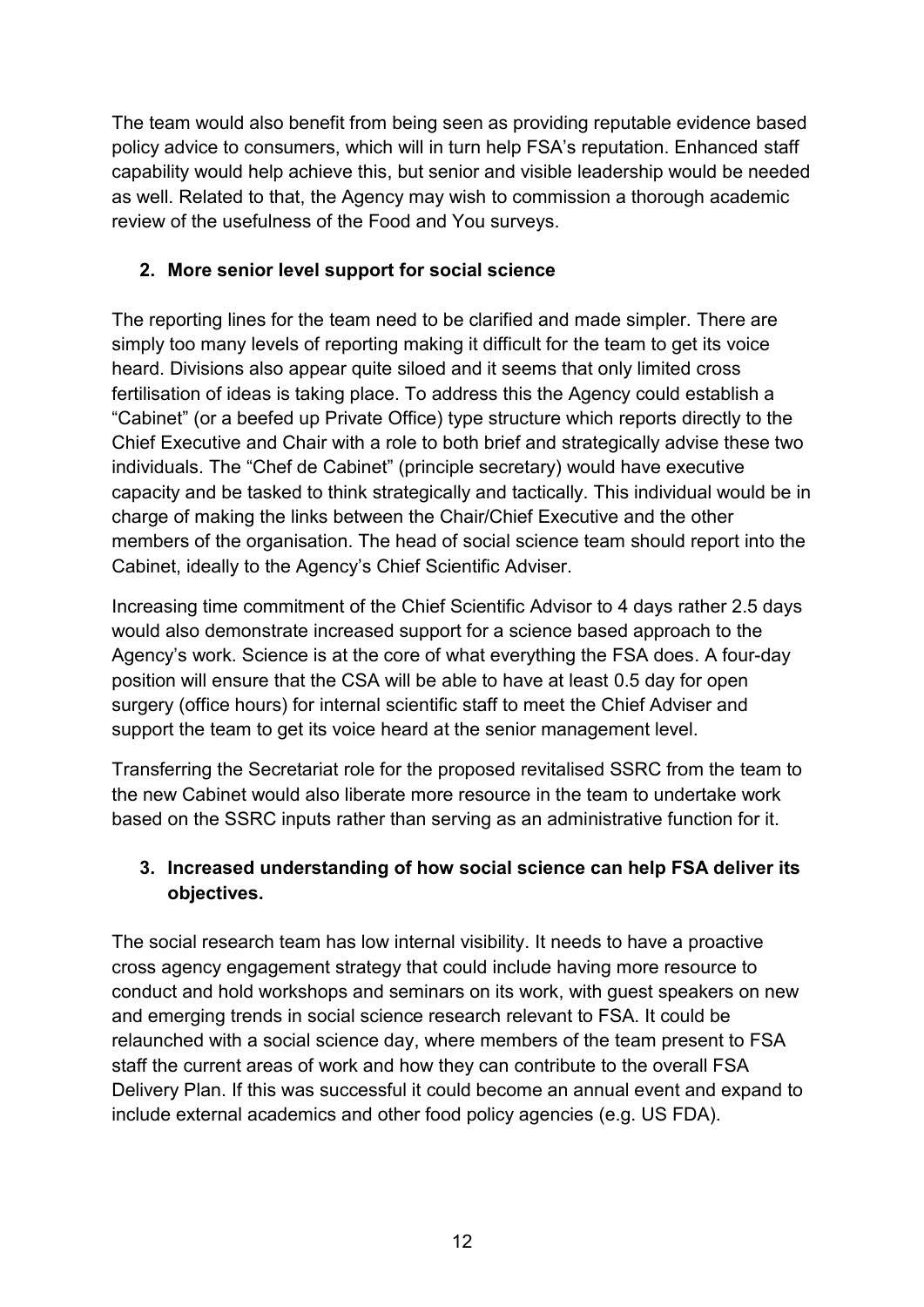Internal silos in FSA need to be addressed. For example, during the interviews for this review it became clear that the Team and the Communications division did not know what each other were doing. Improving cross-divisional working could help avoid future situations such as the Communication division's acrylamide campaign which was not informed by the existing risk communication experience on the issue. To help improve joint working there could be short term staff secondments between the Team, the Communication division and other areas e.g. for six months. This would help improve understanding across the Agency about what the Team can contribute and enable social science staff to better understand wider FSA business and vice versa.

### **4. Clarifying what social science expertise FSA needs in-house and what type of expertise it can bring in externally**

Much of FSA's total social science capacity needs to be in-house. The Communications Division, for example, needs to develop strategic risk communication expertise with some urgency. FSA cannot afford any more acrylamide type incidents. Similarly, the social science team should bring in expertise in decision sciences. In this ever more complex world of food scares and supply chain management (e.g. Elliot Review 2014), internal decision science expertise is much needed. That said, with regard to behavioural economics (nudge) that expertise could be purchased externally. The UK Behavioural Insights Team would be most able to assist the Agency with any case studies / consulting work in this sector. The Agency, however, must be careful in out sourcing too much of its social science needs externally. As was seen in some of the interviews the Agency has not always been an intelligent customer when it comes to making the most out of externally sourced social science research. The FSA's social science research procurement process needs to be properly evaluated. It is unclear whether the UK's leading food social scientists are the ones bidding for FSA call for tenders. Hiring a Grade 6 and beefing up its internal social science capacity will address this issue to some degree, but if the Agency plans to continue to spend a large amount of tax payers' funds on social science research more needs to be done. Firstly, the research that the FSA seeks to commission should be conducted by the best possible provider. Secondly, once the research has been conducted it needs to be properly externally peer reviewed as a matter of course either via some form of an agreement with ESRC or via the new proposed external social science committee.

### **5. Relaunch for social research team**

To help communicate this refreshed approach and gain support across FSA and beyond, the team will need to set a clear agenda on the key social science topics that FSA needs to be considering in its work. This could be supported by an international "Social Sciences for Food Safety summit" in London for regulators, policy makers, social scientists and others active in the social science space. Given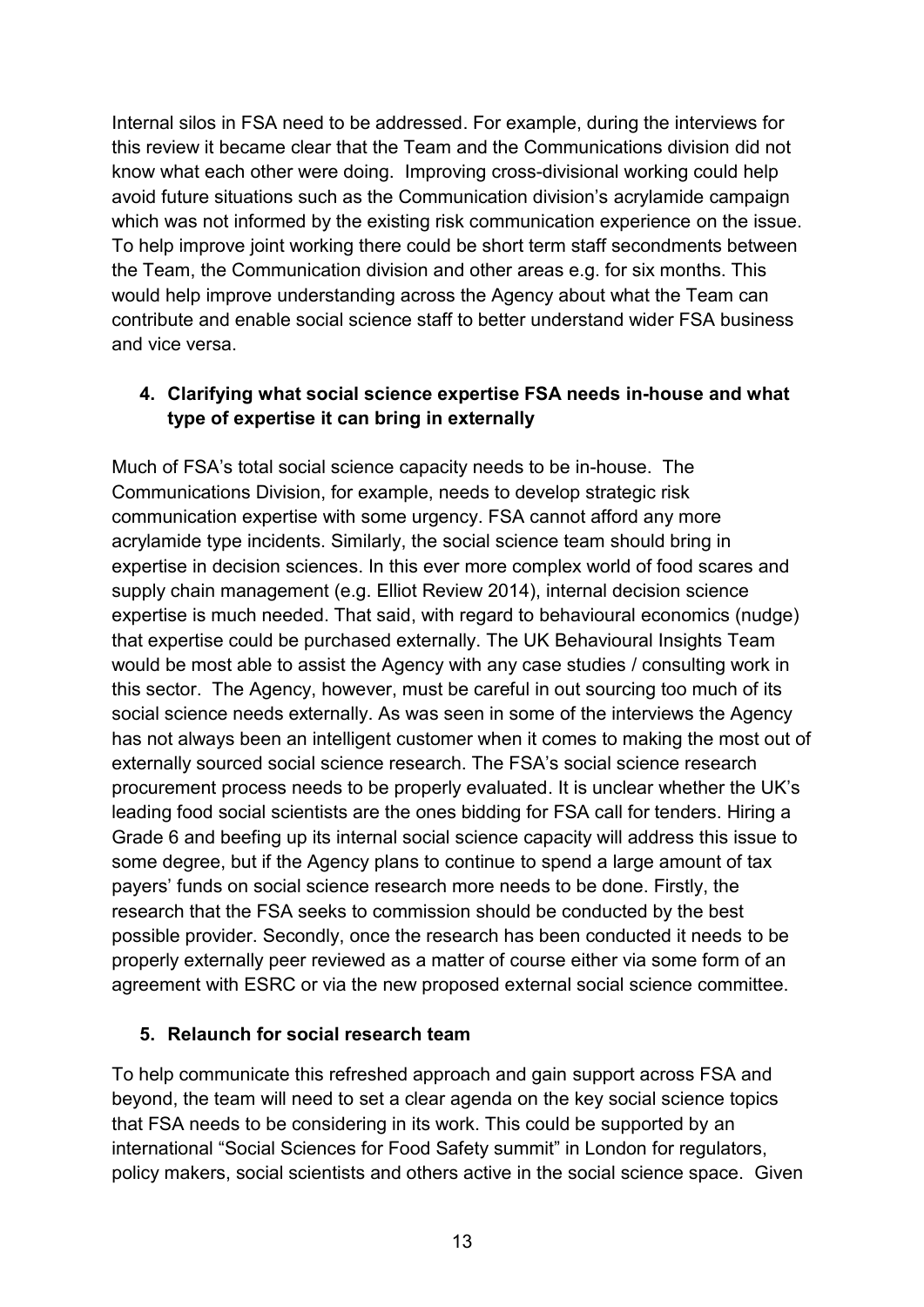the time to make the above changes this summit could take place in autumn/ winter 2017.

#### **References**

Bostrom, A., Fischhoff, B. and Morgan, M.G. (1992) 'Characterizing mental models of hazardous processes: A methodology and application to radon'. *Journal of Social Issues*, Vol.48, p.85-100.

Brook Lyndhurst (2014) *Acrylamide in the home: Home-cooking practices and acrylamide formation*. London: Brook Lyndhurst.

Elliot, C. (2014) *Elliot Review into the Integrity and Assurance of Food Supply Networks: Final Report*. London, Crown copyright.

Fischhoff, B (2013) 'The sciences of science communication'. *Proceedings of the National Academies of Sciences*, Vol.110, p.14033-14039.

Fischhoff, B. (2017) 'Breaking ground for psychological science: The US Food and Drug Administration'. *American Psychologist*, Vol.72, p.118-125.

Fischhoff, B., Brewer, N. and Downs, J. (Eds) (2011) *Communicating Risks and Benefits: An evidence-based user's guide*. Washington DC, US FDA.

Fischhoff, B. et al. (1978)'How safe is safe enough? A psychometric study of attitudes towards technical risk and benefit'. *Policy Studies*, Vol.9, p. 127-152.

Haimes, E. (2002). 'What can the social sciences contribute to the study of ethics? Theoretical, empirical and substantive considerations'. *Bioethics*, Vol.16, p. 89-113.

Jasanoff, S. (1998) *The Fifth Branch: Science advisors and policy makers*. Cambridge, MA. Harvard University Press.

Kasperson, R., Renn, O. and Slovic, P. et al. (1988) 'Social amplification of risk: A conceptual framework'. *RiskAnalysis*, Vol. 8, p. 177-187.

Lofstedt, R.E. (2003) 'Science communication and the Swedish acrylamide alarm'. *Journal of Health Communication*, Vol. 8, p. 407-430.

Lofstedt, R.E. (2005) *Risk Management in Post Trust Societies*. Basingstoke, MacMillan.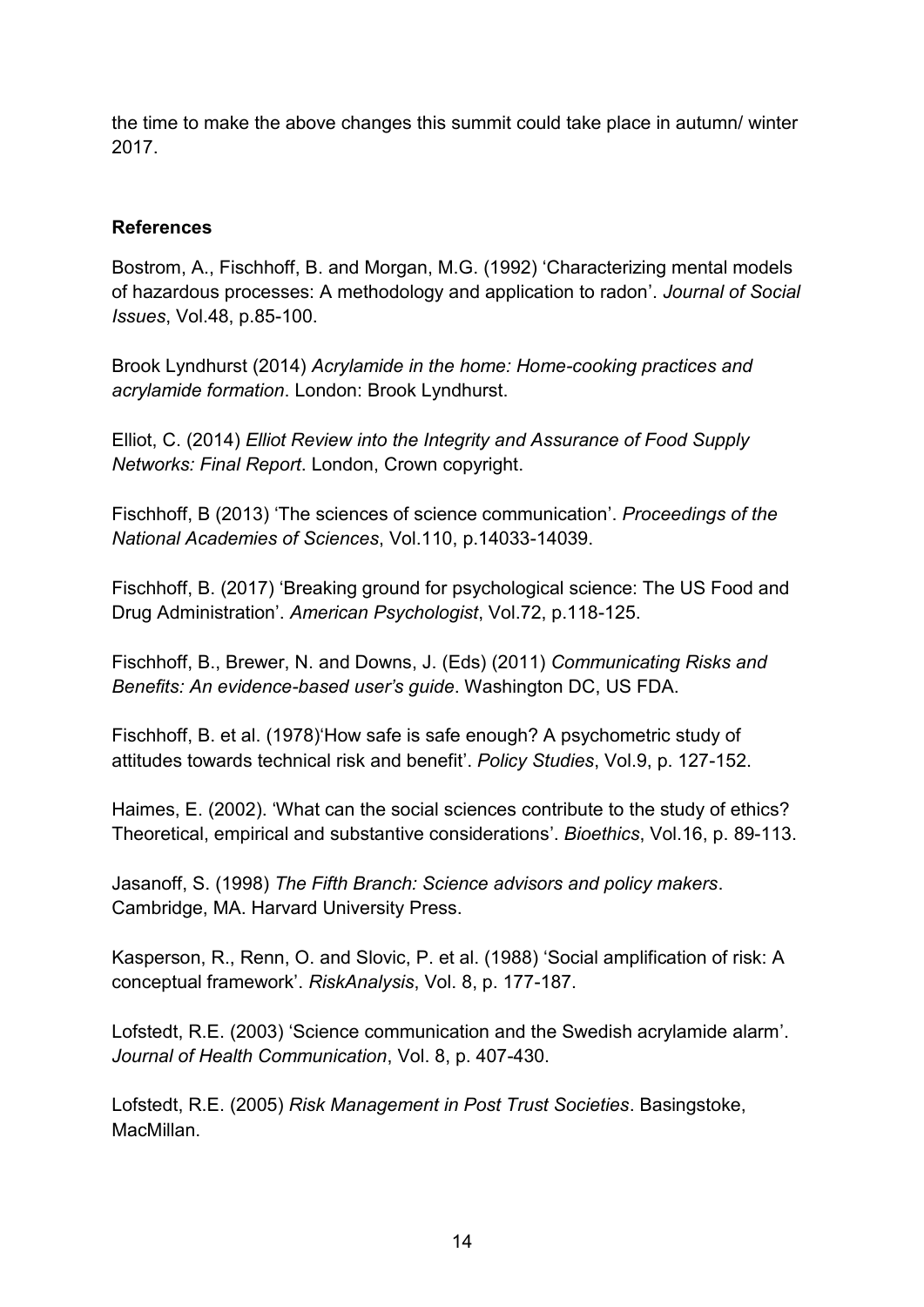Lofstedt, R.E. (2006) 'How can we make food risk communication better: Where are we and where are we going?' *Journal of Risk Research*, Vol. 9, p. 869-890.

Lofstedt, R.E. (2008) 'Risk communication, media amplification and the aspartame scare'. *Risk Management*, Vol. 10, p.257-284.

Lofstedt, R.E. (2013) 'Communicating food risks in an era of growing public distrust: Three case studies'. *Risk Analysis*, Vol. 33, p. 192-202.

Lofstedt, R.E. (2017) 'The communication of radon risk in Sweden: Where are we and where are we going?' *Journal of Risk research*, forthcoming.

Murcott, A. (2016) 'Research/ethics environment in social and human food sciences: debates, constraints, limits and lessons'. *Anthropology of Food*, Vol. 10.

Nordisk Kommunikation (2005) *Hur kommunicera om radon? Rapport som stod for informationskampanj*. Stockholm, Nordisk Kommunikation.

Pidgeon, N., Kasperson, R. and Slovic, P. (Eds) (2003) *The Social Amplification of Risk*. Cambridge, Cambridge University Press.

Ratzan, S. (Ed) (1998) 'The Mad Cow Crisis: Health and the public good'. London, UCL Press.

Renn, O. (1998) 'Three decades of irks research, accomplishments and new challenges'. *Journal of Risk Research*, Vol. 1, p.49-71.

Slovic, P. (1987) 'Risk perception'. *Science*, Vol. 236, p.280-285.

Slovic, P. (1993) 'Perceived risk, trust and democracy'. *Risk Analysis*, Vol. 13, p. 675-682.

Slovic, P. (2000) *The Perception of Risk*. London: Earthscan.

Spiegelhalter, D. (2017) *How dangerous is burnt toast?* Cambridge, Winston Centre.

Stirling, A. (1998) 'Risk at a turning point?' *Journal of Risk Research*, Vol. 1, p. 97- 109.

Svenson, O. and Fischhoff, B. (1985) 'Levels of environmental decisions'. *Journal of Environmental Psychology*, Vol. 5, p. 55-67.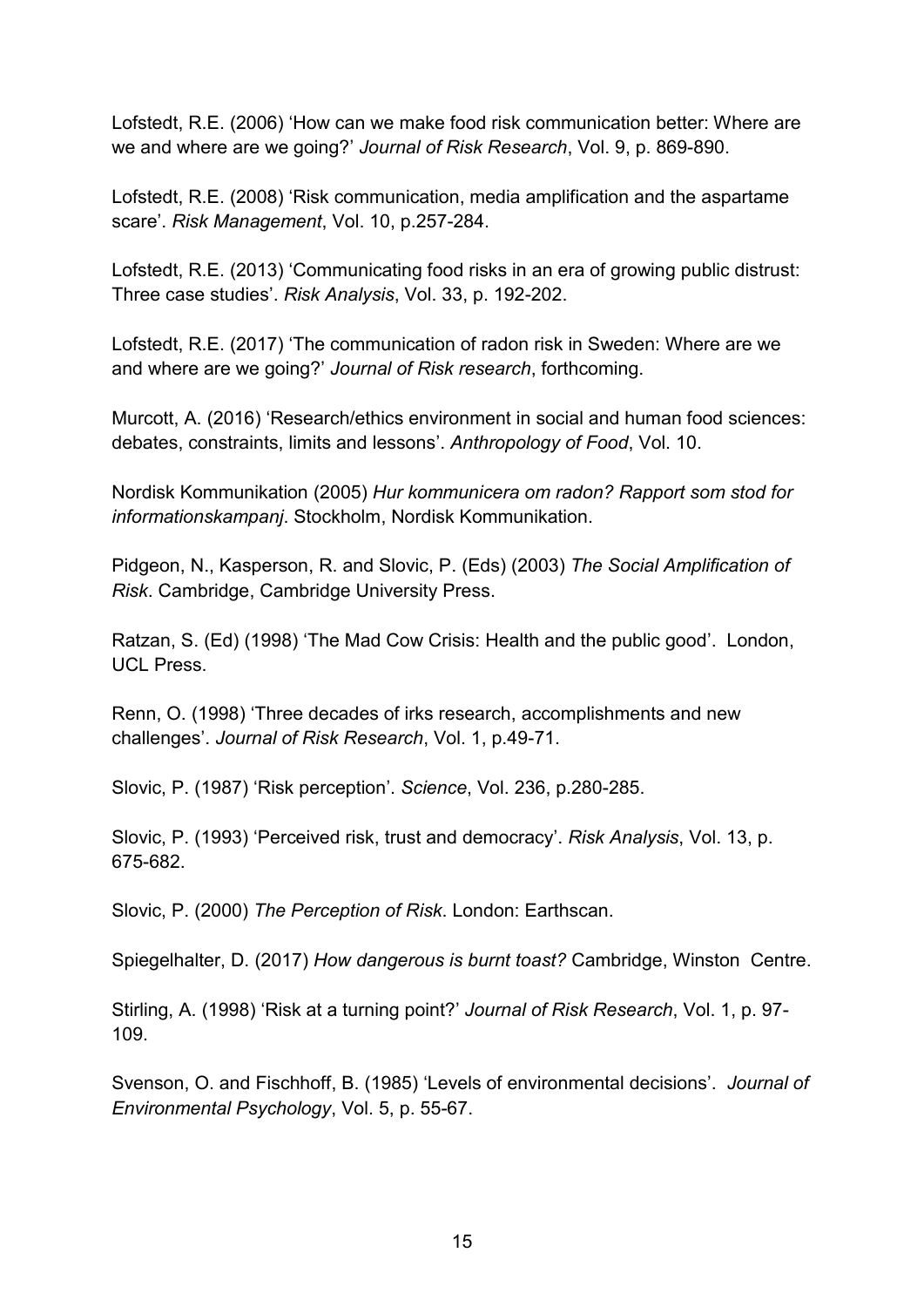Swedish National Board of Housing and Planning (2010) *God bebygg miljo-Utvardering av delmal for god inomhusmiljo-resultat fran projektet BETSI*. Karlskrona, Swedish National Board of Housing and Planning.

Thaler, R. (2015) *Misbehaving: The making of behavioral economics*. New York, W.W. Norton and Company.

Thaler, R. and C.Sunstein (2008) *Nudge: Improving decisions about health, wealth and happiness*. New Haven, CT. Yale University Press.

UK Food Standards Agency (2013) *Slaughterhouse social science project*. London, UK FSA.

UK Food Standards Agency (2016a) *Triennial Review of six FSA Scientific Advisory Committees*. London, UK FSA.

UK Food Standards Agency (2016b) *Social science and consumer research*. London, UK FSA.

UK Food Standards Agency (2016c) *Science, Evidence and Information Strategy. 2015-20 Delivery Plan*. London, UK Food Standards Agency.

UK Food Standards Agency (2016d) *Social Science Review: Terms of reference and scope.* London, UK Food Standards Agency.

UK Royal Society (1992) Risk: Analysis, perception and management. London: UK Royal Society.

US Food and Drug Administration (FDA) (2009) *Strategic Plan for Risk Communication*. White Oak, MD, FDA.

US Food and Drug Administration (FDA) (2013) 'Structured approach to benefit-risk assessment for drug regulatory decision making'. *Draft PDUFA V implementation plan (2/13)*. Washington DC, US FDA.

US National Research Council (NRC) (1989) *Improving Risk Communication*. Washington DC, National Academy Press.

US National Research Council (NRC) (2009) *Science and Decisions: Advancing Risk Assessment*. Washington DC, National Academy Press

Wendling, C. (2012) 'What role for social scientists in risk expertise?' *Journal of Risk Research*, Vol. 15, p. 477-493.